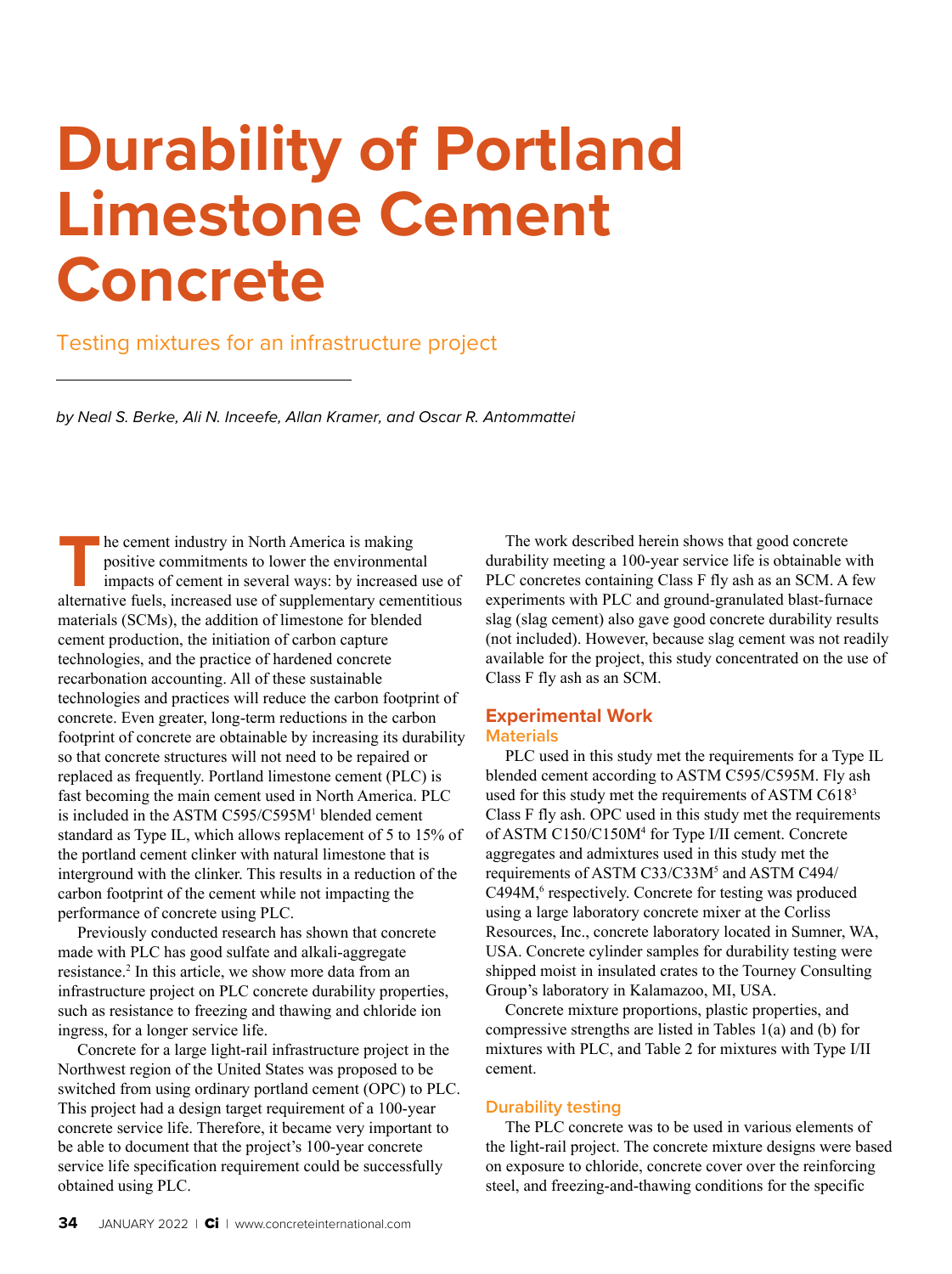elements. The aggregates used were not susceptible to alkali-silica reaction (ASR) attack, and sulfate exposure was low, so testing for resistance to these degradation mechanisms was not conducted. The PLC used had good sulfate resistance according to ASTM C1012/C1012M7 in tests conducted by the cement producer.

The primary concern was ingress of chloride into the concrete that could result in corrosion of steel reinforcement and subsequent cracking and spalling of the concrete.

To determine the susceptibility to chloride ingress, bulk diffusion tests per ASTM C1556<sup>8</sup> were performed. For quality control purposes, a rapid chloride permeability test (RCPT) per ASTM C1202<sup>9</sup> was performed due to the shorter test duration.

The diffusion coefficient tests were performed on 28-day moist-cured concrete samples. In these tests, the ages of the concrete samples at the start of exposure differed from each other by a few days; thus, the apparent diffusion coefficient  $(D_a)$  values needed to be converted to diffusion coefficient

#### **Table 1(a):**

#### **First group of concrete mixtures with PLC and Class F fly ash (FA)**

|                                                                               | <b>Mixtures</b>   |                          |                          |                   |                   |                          |                          |
|-------------------------------------------------------------------------------|-------------------|--------------------------|--------------------------|-------------------|-------------------|--------------------------|--------------------------|
| <b>Materials or properties</b>                                                | 1A with<br>30% FA | 1B with<br><b>25% FA</b> | 1C with<br><b>25% FA</b> | 4A with<br>30% FA | 4D with<br>30% FA | 4E with<br><b>25% FA</b> | 4F with<br><b>25% FA</b> |
| W/cm                                                                          | 0.38              | 0.40                     | 0.40                     | 0.38              | 0.38              | 0.40                     | 0.40                     |
| Type IL cement, Ib/yd <sup>3</sup>                                            | 420               | 469                      | 469                      | 559               | 507               | 551                      | 551                      |
| Class F fly ash, $lb/vd^3$                                                    | 180               | 156                      | 156                      | 240               | 218               | 184                      | 184                      |
| Total cementitious, lb/yd <sup>3</sup>                                        | 600               | 625                      | 625                      | 799               | 725               | 735                      | 735                      |
| $3/4$ in. coarse aggregate, lb/yd <sup>3</sup>                                | 1399              | 1368                     | 1368                     | 1337              | 1349              | 1352                     | 1352                     |
| $3/8$ in. coarse aggregate, lb/yd <sup>3</sup>                                | 463               | 453                      | 453                      | 352               | 370               | 391                      | 391                      |
| Fine aggregate, $lb$ /yd <sup>3</sup>                                         | 1216              | 1189                     | 1216                     | 1014              | 1123              | 1047                     | 1047                     |
| Total water, lb/yd <sup>3</sup>                                               | 230               | 250                      | 250                      | 302               | 275               | 295                      | 295                      |
| Air-entraining admixture                                                      | $\checkmark$      | $\checkmark$             | $\checkmark$             | $\checkmark$      | $\checkmark$      | $\checkmark$             | $\checkmark$             |
| High-range water-reducing admixture                                           | $\checkmark$      | $\checkmark$             | $\checkmark$             | $\checkmark$      | $\checkmark$      | $\checkmark$             | $\checkmark$             |
| Shrinkage-reducing admixture                                                  | —                 |                          | $\checkmark$             |                   |                   |                          | ✓                        |
| Entrained-air content, %                                                      | 6.2               | 6.0                      | 7.0                      | 5.0               | 7.5               | 5.4                      | 6.2                      |
| Slump, in.                                                                    | 6.25              | 5.00                     | 5.25                     | 6.25              | 6.00              | 7.00                     | 6.00                     |
| Unit weight, lb/ft <sup>3</sup>                                               | 144.64            | 144.48                   | 142.64                   | 145.28            | 140.80            | 144.64                   | 143.60                   |
| 28-day compressive strength, psi                                              | 7228              | 7189                     | 6439                     | 7552              | 7361              | 7205                     | 6574                     |
| 56-day compressive strength, psi<br>$\sim$ $\sim$ $\sim$ $\sim$ $\sim$ $\sim$ | 8294              | 7747                     | 7206                     | 8508              | 8075              | 7985                     | 7473                     |

\* Lehigh NW Cement Company

Note: 1 lb/yd<sup>3</sup> = 0.6 kg/m<sup>3</sup>; 1 in. = 25 mm; 1 lb/ft<sup>3</sup> = 16 kg/m<sup>3</sup>; 1 psi = 0.007 MPa

### **Table 1(b):**

#### **Second group of concrete mixtures with PLC and Class F fly ash (FA)**

|                                                | <b>Mixtures</b>   |                          |                                 |                    |                           |                           |
|------------------------------------------------|-------------------|--------------------------|---------------------------------|--------------------|---------------------------|---------------------------|
| <b>Materials or properties</b>                 | 9A with<br>30% FA | 9B with<br><b>25% FA</b> | <b>9C</b> with<br><b>25% FA</b> | 10A with<br>30% FA | 10B with<br><b>25% FA</b> | 10C with<br><b>25% FA</b> |
| W/cm                                           | 0.38              | 0.40                     | 0.40                            | 0.38               | 0.40                      | 0.40                      |
| Type IL cement, Ib/yd <sup>3</sup>             | 455               | 529                      | 529                             | 420                | 469                       | 469                       |
| Class F fly ash, lb/yd <sup>3</sup>            | 195               | 176                      | 176                             | 180                | 156                       | 156                       |
| Total cementitious, lb/yd <sup>3</sup>         | 650               | 705                      | 705                             | 600                | 625                       | 625                       |
| $3/4$ in. coarse aggregate, lb/yd <sup>3</sup> | 1359              | 1327                     | 1327                            | $\Omega$           | $\Omega$                  | $\Omega$                  |
| $3/8$ in. coarse aggregate, lb/yd <sup>3</sup> | 450               | 401                      | 401                             | 1670               | 1660                      | 1660                      |
| Fine aggregate, $lb$ /yd <sup>3</sup>          | 1181              | 1129                     | 1129                            | 1401               | 1338                      | 1338                      |
| Total water, lb/yd <sup>3</sup>                | 246               | 280                      | 280                             | 228                | 250                       | 250                       |
| Air-entraining admixture                       | ✓                 | $\checkmark$             | ✓                               | $\checkmark$       | $\checkmark$              | $\checkmark$              |
| High-range water-reducing admixture            | ✓                 | $\checkmark$             | $\checkmark$                    | $\checkmark$       | $\checkmark$              | $\checkmark$              |
| Shrinkage-reducing admixture                   |                   |                          | $\checkmark$                    |                    | –                         | $\checkmark$              |
| Entrained-air content, %                       | 6.0               | 5.5                      | 6.0                             | 7.5                | 7.4                       | 5.8                       |
| Slump, in.                                     | 6.00              | 6.75                     | 6.50                            | 4.00               | 3.50                      | 3.50                      |
| Unit weight, lb/ft <sup>3</sup>                | 144.88            | 143.52                   | 143.36                          | 142.00             | 142.08                    | 144.80                    |
| 28-day compressive strength, psi               | 7238              | 6992                     | 6529                            | 6993               | 7995                      | 8091                      |
| 56-day compressive strength, psi               | 7668              | 7686                     | 7236                            | 8005               | 8836                      | 8995                      |

\* Lehigh NW Cement Company

Note: 1 lb/yd<sup>3</sup> = 0.6 kg/m<sup>3</sup>; 1 in. = 25 mm; 1 lb/ft<sup>3</sup> = 16 kg/m<sup>3</sup>; 1 psi = 0.007 MPa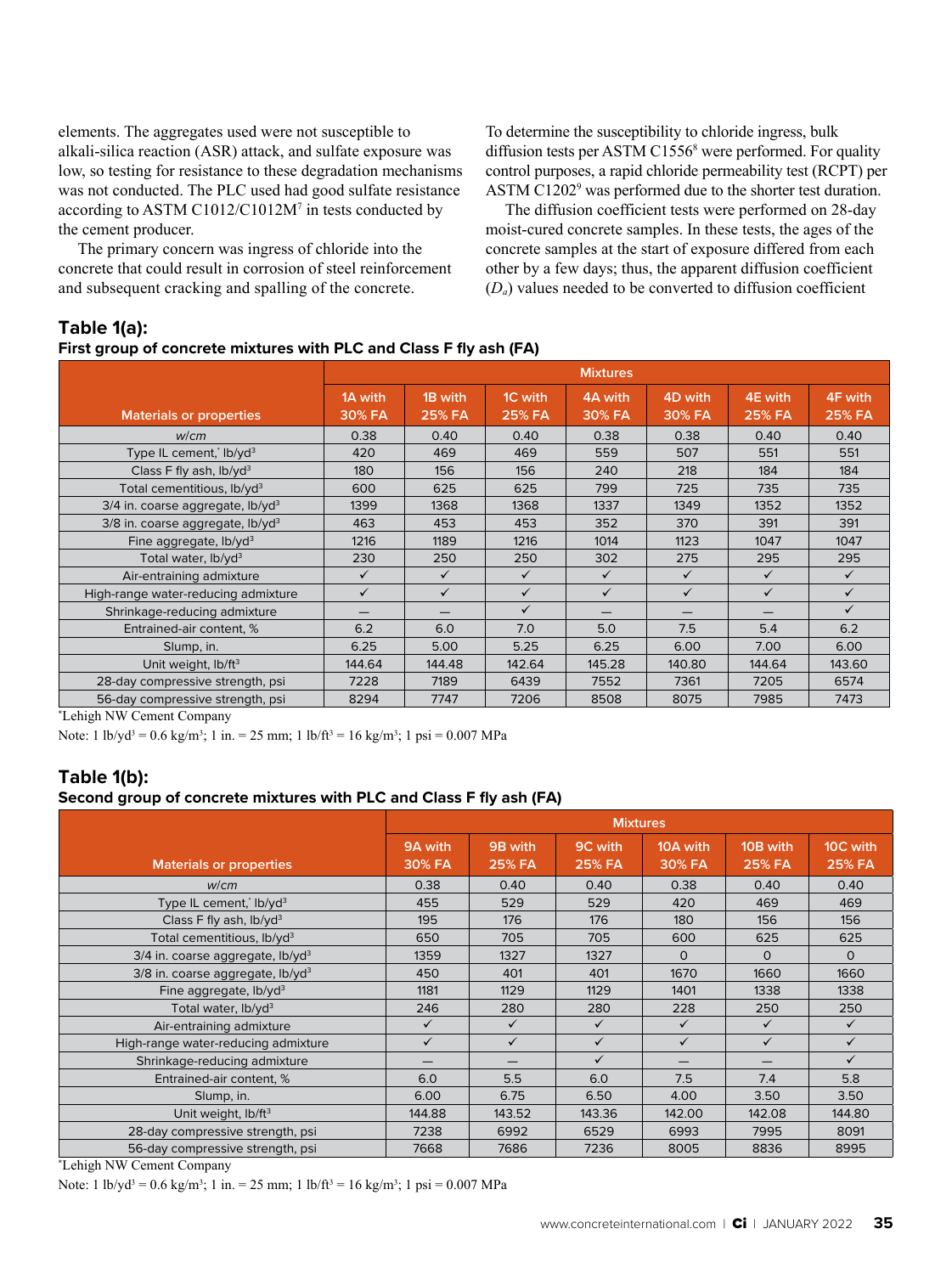#### **Table 2: Concrete mixtures with Type I/II cement and Class F fly ash (FA)**

|                                                | <b>Mixtures</b>   |                         |  |  |
|------------------------------------------------|-------------------|-------------------------|--|--|
| <b>Materials or properties</b>                 | 4G with<br>30% FA | 4 with<br><b>25% FA</b> |  |  |
| W/cm                                           | 0.38              | 0.40                    |  |  |
| Type I/II cement, lb/yd <sup>3</sup>           | 507               | 551                     |  |  |
| Class F fly ash, lb/yd <sup>3</sup>            | 218               | 184                     |  |  |
| Total cementitious, lb/yd <sup>3</sup>         | 725               | 735                     |  |  |
| $3/4$ in. coarse aggregate, lb/yd <sup>3</sup> | 1349              | 1352                    |  |  |
| $3/8$ in. coarse aggregate, lb/yd <sup>3</sup> | 370               | 391                     |  |  |
| Fine aggregate, $lb$ /yd <sup>3</sup>          | 1123              | 1047                    |  |  |
| Total water, lb/yd <sup>3</sup>                | 275               | 295                     |  |  |
| Air-entraining admixture                       | $\checkmark$      | $\checkmark$            |  |  |
| High-range water-reducing admixture            | $\checkmark$      | $\checkmark$            |  |  |
| Shrinkage-reducing admixture                   |                   | $\checkmark$            |  |  |
| Entrained air content, %                       | 6.6               | 5.6                     |  |  |
| Slump, in.                                     | 6.00              | 6.50                    |  |  |
| Unit weight, lb/ft <sup>3</sup>                | 142.32            | 142.88                  |  |  |
| 28-day compressive strength, psi               | 7087              | 6548                    |  |  |
| 56-day compressive strength, psi               | 7872              | 7515                    |  |  |

Note: 1 lb/yd<sup>3</sup> = 0.6 kg/m<sup>3</sup>; 1 in. = 25 mm; 1 lb/ft<sup>3</sup> = 16 kg/m<sup>3</sup>; 1 psi = 0.007 MPa

values at a reference time for comparison purposes. The *Da* calculated by fitting the ASTM C1556 results to the wellknown solution of Fick's Second Law is the average of the changing diffusion coefficient over the test period. To make this conversion, one first needs to determine the time at which  $D_a$  occurs, which can be done using Eq. (1).<sup>10</sup> Then, Eq. (2) is used to calculate the diffusion coefficients at the reference time. In this study, a reference time of 28 days was used, as in the most common service-life prediction models.

$$
t_{\text{eff}} = \left[ \frac{(1-m)(t_2 - t_1)}{t_2^{1-m} - t_1^{1-m}} \right]^{1/m} \text{ m} \neq 0.1 \tag{1}
$$

$$
D_{28} = \frac{D_a}{\left(\frac{28}{t_{\text{eff}}}\right)^m} \tag{2}
$$

where  $t_{\text{eff}}$  is the effective time in days at which the  $D_a$  occurs; *m* is the aging factor;  $t_1$  is the age of the concrete at the start of the exposure;  $t_2$  is the age of the concrete at the end of the exposure; and  $D_{28}$  is the 28-day diffusion coefficient.

Aging factors were determined by plotting bulk conductivity results at various ages obtained from ASTM  $C1760<sup>11</sup>$  on a log-log scale and fitting a power function. Figure 1 shows the test results for various concrete mixtures; the negative slopes correspond to aging factors. The following sections provide the conductivity and calculated *m* values for the tested concrete mixtures.

ASTM C457/C457M12 hardened concrete air void analysis was performed to estimate freezing-and-thawing resistance.



**Fig. 1: Example bulk conductivity results versus time, plotted on a log-log scale. Aging factors are defined by the slopes (the power terms) for the fitted functions**

If spacing factors were above 0.008 in. (0.2 mm), then ASTM C666/C666M, Procedure A,<sup>13</sup> was performed.

#### **Concrete Permeability and Bulk Diffusion Results**

#### **PLC and Class F fly ash mixtures**

The RCPT results are shown in Fig. 2. They are for normal-temperature curing and accelerated curing (7 days at normal curing followed by 21 days moist curing at 100°F [38°C]), which is used for concrete mixtures containing SCMs.

The RCPT results for accelerated-curing PLC concrete mixtures were near or below 1500 coulombs in most cases, with the best performers in general being at a watercementitious materials ratio (*w*/*cm*) of 0.38 with 30% Class F fly ash replacement.

The bulk conductivity results are shown in Fig. 3. As this is a nondestructive test, the same concrete cylinders can be tested multiple times, reducing variability. In all cases, there was a significant decrease in conductivity between 28 and 56 days. The 28-day conductivity values show less variation than the rapid chloride permeability values as the concrete does not heat up in the ASTM C1760 test method, which causes the current to rise in time in the RCPT.15

The data shown in Fig. 3 were used to calculate the *m* value, which relates to the reduction in concrete permeability with time. These values were used, as noted earlier, to convert the ASTM C1556 bulk diffusion coefficients from an average value determined over the course of the test to the value at 28 days.  $D_{28}$  and *m* values were then used to predict chloride ingress into concrete in conjunction with the exposure conditions. Figure 4 shows  $D_{28}$  and *m* values for the tested PLC and fly ash concretes.

The 28-day diffusion coefficients for concrete mixtures with PLC and fly ash in Fig. 4 were lower than those predicted in Life-365™ for concrete mixtures with portland cement and fly ash.15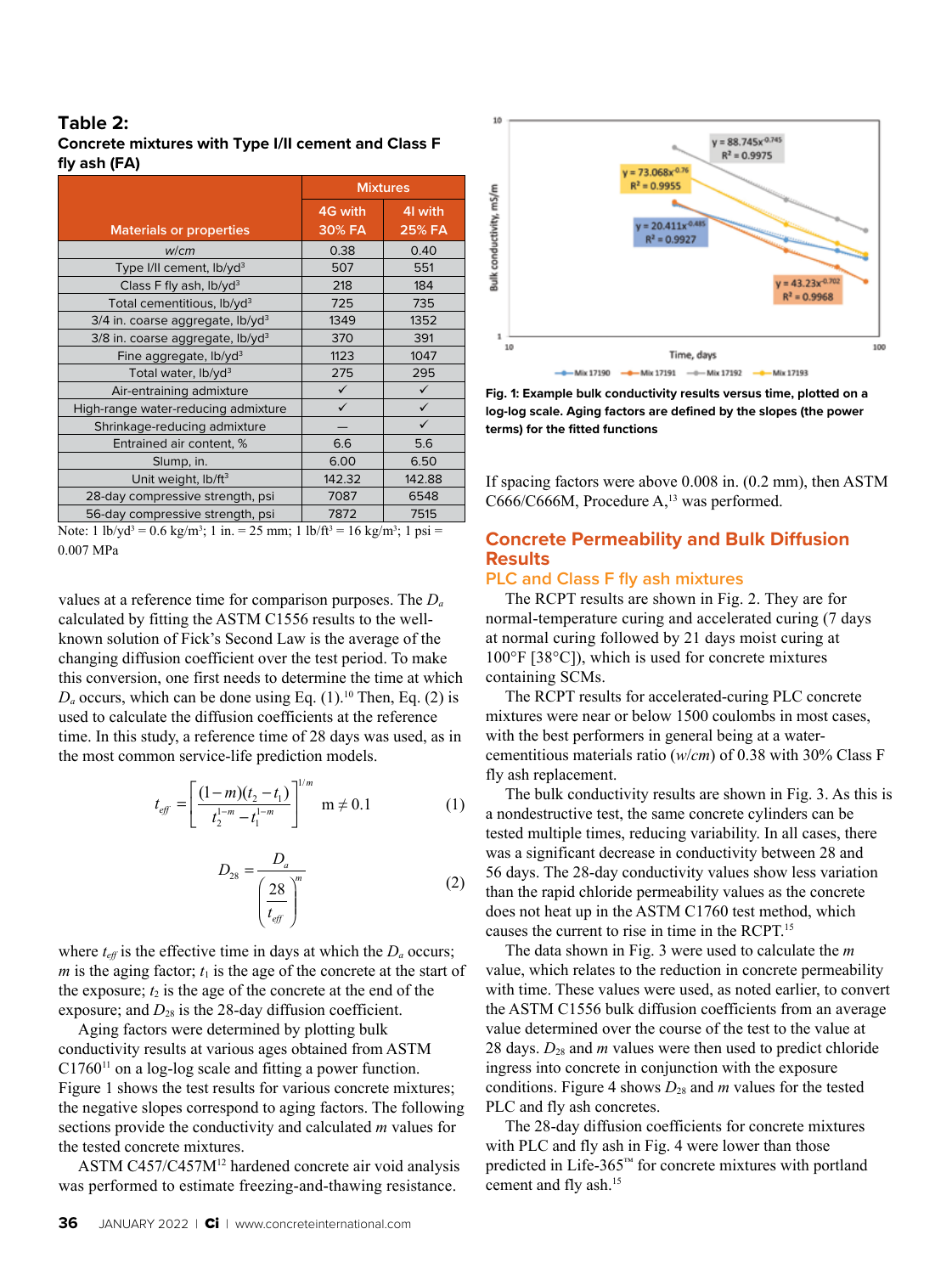

**Fig. 2: ASTM C1202 RCPT results for PLC concretes containing Class F fly ash**



**Fig. 3: ASTM C1760 bulk conductivity results over time for PLC concrete mixtures containing Class F fly ash**







**Fig. 5: Comparison of RCP results for PLC (Type IL) and Type I/II concretes containing Class F fly ash**

#### **Comparison of PLC and Type I/II cement mixtures**

Two of the mixtures with PLC and Class F fly ash were compared to two mixtures with Type I/II portland cement and Class F fly ash. Figure 5 shows the RCPT for these mixtures; Fig. 6 shows the bulk conductivities; and Fig. 7 shows the diffusion coefficients and aging factors.

The RCP (normal cure), bulk conductivity, and diffusion coefficient values for the PLC concrete specimens were all lower than those of the Type I/II concrete specimens, indicating that PLC improves resistance to chloride penetration. The RCP (accelerated cure) appeared to have been more effective with the Type I/II concrete specimens as those specimens had a lower RCP value.

#### **Air Entrainment and Freezing-and-Thawing Results**

#### **PLC and fly ash mixtures**

Figure 8 shows the plastic air, hardened air, and spacing factor data for the PLC concrete specimens containing Class F fly ash. All concretes had good air systems, as can be seen in Fig. 8. Specimens from Mixture 10C were tested for ASTM C666/C666M, Procedure A, because the spacing factor was at the upper specified limit. The relative dynamic modulus of elasticity (RDME) factor at 300 cycles was 96.5%, indicating good concrete durability against freezing and thawing.



**Fig. 6: Comparison of bulk conductivity results for PLC (Type IL) and Type I/II concretes containing Class F fly ash**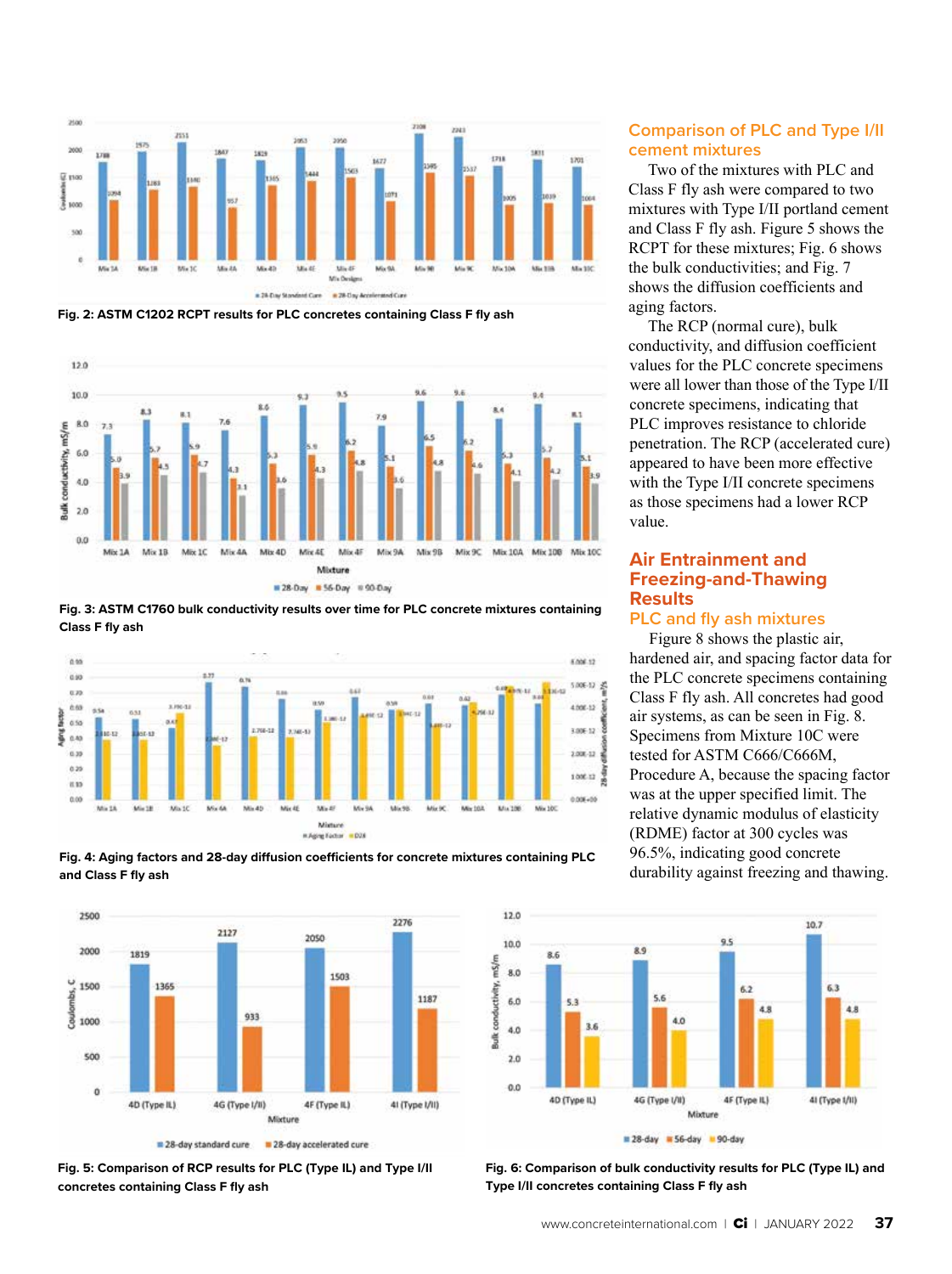#### **Comparison of PLC and Type I/II concretes with fly ash**

The air-void data comparisons between the PLC with Class F fly ash concretes and Type I/II portland cement with Class F fly ash concretes are shown in Fig. 9. The spacing factors were identical, and the air contents were similar.



Aging factor D28

**Fig. 7: Comparison of aging factor and 28-day diffusion coefficient values for PLC (Type IL) and Type I/II concretes containing Class F fly ash**



**Fig. 8: Air-entrainment parameters for PLC concretes containing Class F fly ash**

#### **Conclusions**

Concrete mixtures containing ASTM Type IL PLC and ASTM Class F fly ash were proposed for a large light-rail infrastructure project in the Pacific Northwest. The test program described in this article showed that the PLC concrete mixtures met the project's concrete durability plan's specific 100-year service-life parameters.

Limited tests of concrete containing PLC and slag cement (not presented in this article) indicated that this mixture also would have met the project's durability plan and 100-year service-life parameters.

Additional tests showed that the PLC concretes had lower permeability to chloride ingress than concretes produced with Type I/II OPC and that air entrainment was comparable between the two.

Based on the concrete testing performed, PLC concrete with Class F fly ash can provide better performance related to chloride ingress than Type I/II OPC concrete with Class F fly ash.

#### **Acknowledgments**

The authors wish to thank Lehigh NW Cement Company, Kiewit Construction, and Corliss Resources, Inc., for making this study possible.

#### **References**

1. ASTM C595/C595M-20, "Standard Specification for Blended Hydraulic Cements," ASTM International, West Conshohocken, PA, 2020, 10 pp. 2. Thomas, M.D.A.; Delagrave, A.; Blair, B.; and Barcelo, L., "Equivalent Durability Performance of Portland Limestone Cement," *Concrete International*, V. 35, No. 12, 2013, pp. 39-45.

## **NEW** and **UPDATED** [ACI Specifications](http://www.concrete.org)

#### **Specifications for Concrete Construction**

ACI's 301-20 is a specification that architects and engineers can apply to any construction project involving structural concrete.

#### **Field Reference Manual**

t<sub>h</sub>ctor

ACI's *Field Reference Manual* is a compilation of ACI 301-20, "Specifications for Structural Concrete," and additional ACI documents.



in

ම



Order at **www.concrete.org** or call us at +1.248.848.3800